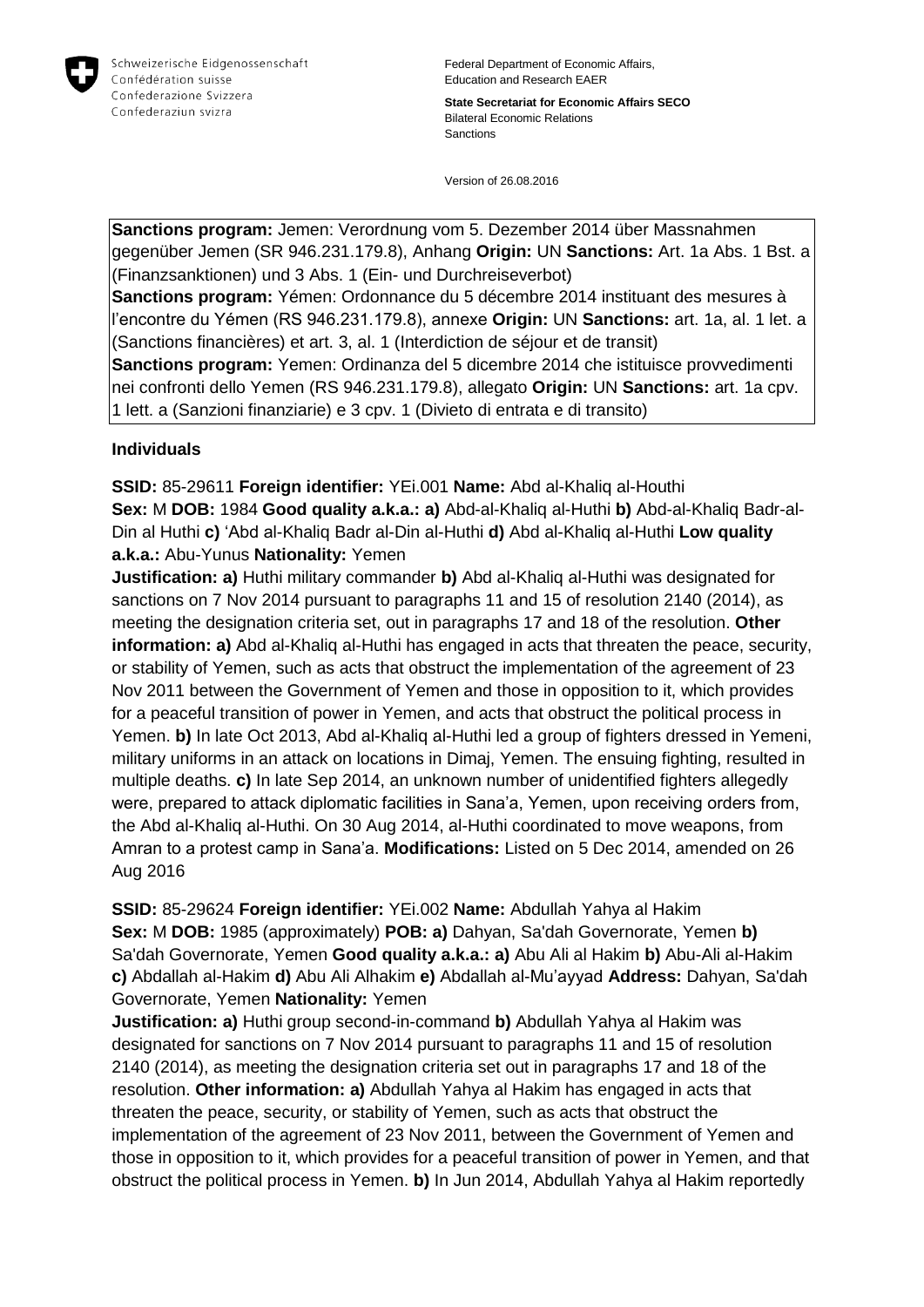held a meeting in order to plot a coup against Yemeni President Abdrabuh Mansour Hadi. Al Hakim met with military and security commanders, and tribal chieftains; leading partisan figures loyal to former Yemeni President Ali Abdullah Saleh also attended the meeting, which aimed to coordinate military efforts to take over Sana'a, Yemen's capital. **c)** In a 29 Aug 2014 public statement, the President of the United Nations Security Council stated that the Council condemned the actions of forces commanded by Abdullah Yahya al Hakim who overran Amran, Yemen, including the Yemeni Army Brigade headquarters on 8 Jul 2014. Al Hakim led the Jul 2014 violent takeover of the Amran Governorate and was the military commander responsible for making decisions regarding ongoing conflicts in the Amran Governorate and Hamdan, Yemen. **d)** As of early Sep 2014, Abdullah Yahya al Hakim remained in Sana'a to oversee combat operations in case fighting began. His role was to organize military operations so as to be able to topple the Yemeni Government, and he was also responsible for securing and controlling all routes in and out of Sana'a. **e)** DOB: Between 1984 and 1986. **Modifications:** Listed on 5 Dec 2014

**SSID:** 85-29644 **Foreign identifier:** YEi.003 **Name:** Ali Abdullah Saleh **Sex:** M **DOB: a)** 21 Mar 1945 **b)** 21 Mar 1946 **c)** 21 Mar 1942 **d)** 21 Mar 1947 **POB: a)** Bayt al-Ahmar, Sana'a Governorate, Yemen **b)** Sana'a, Yemen **c)** Sana'a, Sanhan, Al-Rib' al-Sharqi **Good quality a.k.a.:** Ali Abdallah Salih **Nationality:** Yemen **Identification document: a)** Passport No. 00016161, Yemen **b)** ID card No. 01010744444, Yemen **Justification: a)** President of Yemen's General People's Congress party **b)** Former President of the Republic of Yemen **c)** Ali Abdullah Saleh was designated for sanctions on 7 Nov 2014 pursuant to paragraphs 11 and 15 of resolution 2140 (2014), as meeting the designation criteria set out in paragraphs 17 and 18 of the resolution. **Other information: a)**  Ali Abdullah Saleh has engaged in acts that threaten the peace, security, or stability of Yemen, such as acts that obstruct the implementation of the agreement of 23 Nov 2011 between the Government of Yemen and those in opposition to it, which provides for a peaceful transition of power in Yemen, and acts that obstruct the political process in Yemen. **b)** Per the 23 Nov 2011 agreement backed by the Gulf Cooperation Council, Ali Abdullah Saleh stepped down as President of Yemen after more than 30 years. **c)** As of fall 2012, Ali Abdullah Saleh had reportedly become one of the primary supporters of violent Huthi actions in northern Yemen. **d)** Clashes in the south of Yemen in Feb 2013 were a result of the combined efforts of Saleh, AQAP and southern secessionist Ali Salim al-Bayd to cause trouble before the, 18 Mar 2013 National Dialogue Conference in Yemen. **e)** More recently, as of Sep 2014, Saleh has been destabilizing Yemen by using others to undermine the central government and create enough instability to threaten a coup. According to a Sep 2014 report by the United Nations Panel of Experts for Yemen, interlocutors alleged that Saleh supports violent actions of some Yemenis by providing them funds and political support, as well as ensuring that GPC members continue to contribute to the destabilization of Yemen through various means. **f)** The Sep 2014 United Nations Panel of Experts report on Yemen also states that allegations have been made that Ali Abdullah Saleh has been using Al-Qaida in the Arabian Peninsula (AQAP) operatives to conduct assassinations and attacks against military installations in order to weaken President Hadi and create discontent within the army and broader Yemeni population. **Modifications:** Listed on 5 Dec 2014

**SSID:** 85-31216 **Foreign identifier:** YEi.004 **Name:** Abdulmalik Al-Houthi **Good quality a.k.a.:** Abdulmalik al-Huthi

**Justification:** Abdulmalik al-Houthi was designated for sanctions on 14 Apr 2015 pursuant